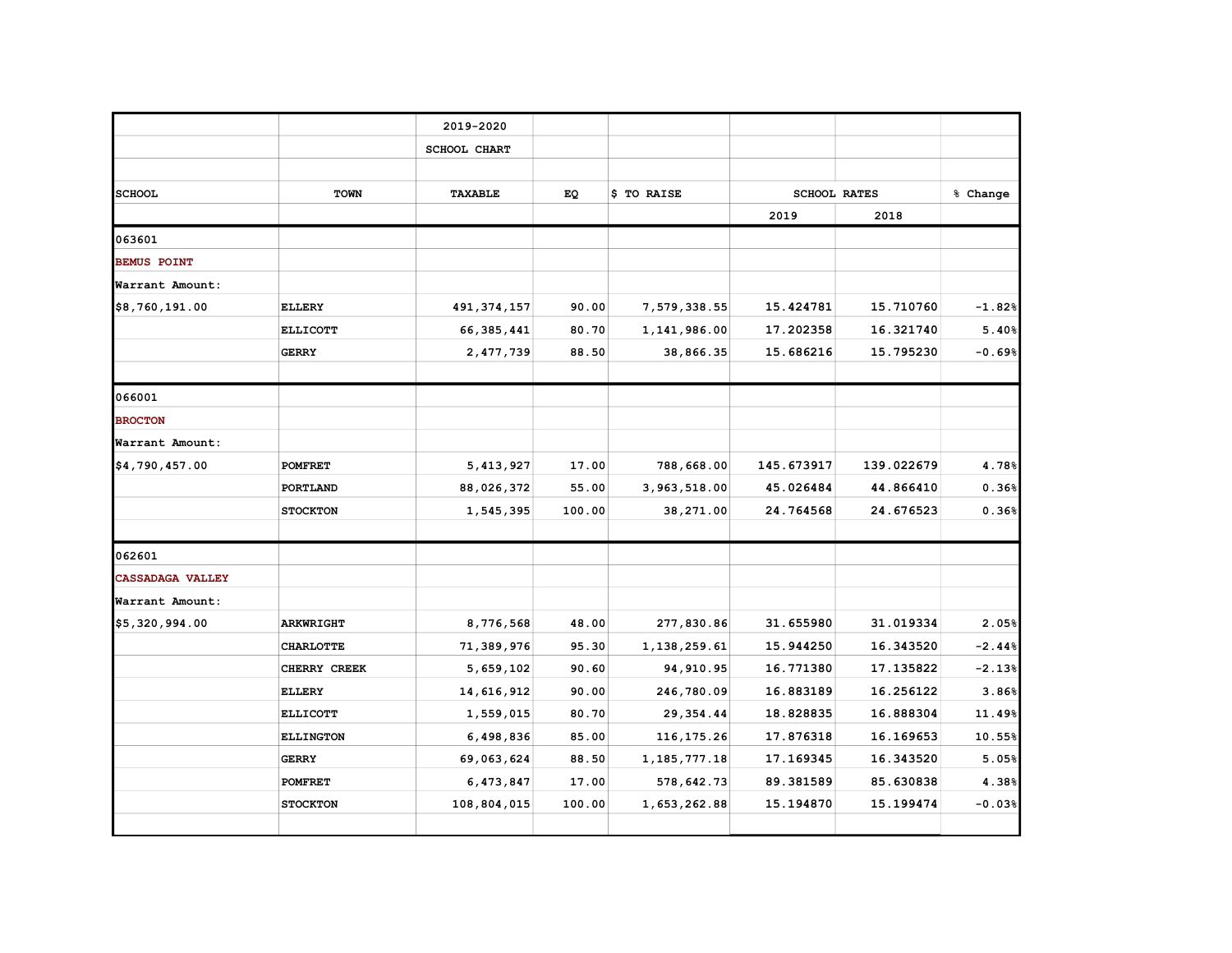|                 |                   | 2019-2020           |        |              |           |                     |                      |
|-----------------|-------------------|---------------------|--------|--------------|-----------|---------------------|----------------------|
|                 |                   | <b>SCHOOL CHART</b> |        |              |           |                     |                      |
|                 |                   |                     |        |              |           |                     |                      |
| <b>SCHOOL</b>   | <b>TOWN</b>       | <b>TAXABLE</b>      | EQ     | \$ TO RAISE  |           | <b>SCHOOL RATES</b> | % Change             |
|                 |                   |                     |        |              | 2019      | 2018                |                      |
| 062803          |                   |                     |        |              |           |                     |                      |
| CHAUTAUQUA LAKE |                   |                     |        |              |           |                     |                      |
| Warrant Amount: |                   |                     |        |              |           |                     |                      |
| \$12,015,988.00 | <b>CHAUTAUQUA</b> | 1,029,087,347       | 98.35  | 9,675,129.07 | 9.401660  | 9.311576            | 0.97%                |
|                 | <b>ELLERY</b>     | 20,063,974          | 90.00  | 206,135.76   | 10.273925 | 9.958827            | 3.16%                |
|                 | NORTH HARMONY     | 198, 136, 551       | 93.75  | 1,954,214.43 | 9.862968  | 9.424649            | 4.65%                |
|                 | PORTLAND          | 3,903,361           | 55.00  | 65,622.82    | 16.811877 | 16.930080           | $-0.70%$             |
|                 | <b>STOCKTON</b>   | 8,640,436           | 100.00 | 79,894.07    | 9.246532  | 9.311504            | $-0.70$ <sup>8</sup> |
|                 | <b>WESTFIELD</b>  | 2,876,084           | 76.00  | 34,991.85    | 12.166490 | 12.251980           | $-0.70$ <sup>8</sup> |
|                 |                   |                     |        |              |           |                     |                      |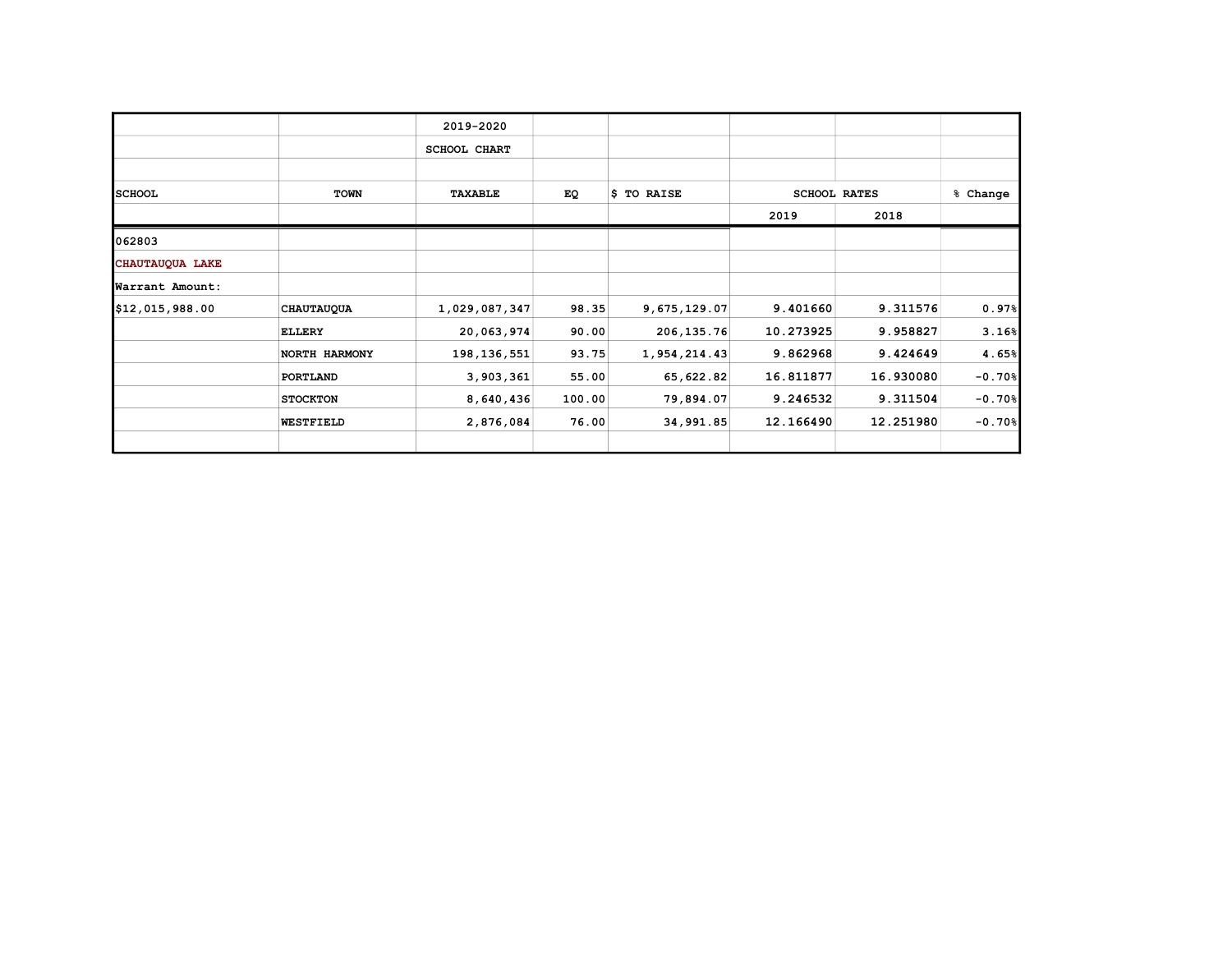|                     |                  | 2019-2020           |        |              |           |                     |           |
|---------------------|------------------|---------------------|--------|--------------|-----------|---------------------|-----------|
|                     |                  | <b>SCHOOL CHART</b> |        |              |           |                     |           |
|                     |                  |                     |        |              |           |                     |           |
| <b>SCHOOL</b>       | <b>TOWN</b>      | <b>TAXABLE</b>      | EQ     | \$ TO RAISE  |           | <b>SCHOOL RATES</b> | % Change  |
|                     |                  |                     |        |              | 2019      | 2018                |           |
| 063201              |                  |                     |        |              |           |                     |           |
| <b>CLYMER</b>       |                  |                     |        |              |           |                     |           |
| Warrant Amount:     |                  |                     |        |              |           |                     |           |
| \$4,661,750.00      | <b>CLYMER</b>    | 75, 265, 326        | 95.00  | 1,185,709.00 | 15.753721 | 14.003600           | 12.50%    |
|                     | FRENCH CREEK     | 115, 407, 189       | 100.00 | 1,727,188.10 | 14.966035 | 14.003600           | 6.87%     |
|                     | <b>MINA</b>      | 116, 371, 834       | 100.00 | 1,741,625.02 | 14.966035 | 14.003600           | 6.87%     |
|                     | <b>SHERMAN</b>   | 482,952             | 100.00 | 7,227.88     | 14.966035 | 14.003600           | 6.87%     |
|                     |                  |                     |        |              |           |                     |           |
| 060300              |                  |                     |        |              |           |                     |           |
| <b>DUNKIRK CITY</b> |                  |                     |        |              |           |                     |           |
| Warrant Amount:     |                  |                     |        |              |           |                     |           |
| \$9,966,642.00      | DUNKIRK-CITY     | 284,779,004         | 75.00  | 6,611,489.05 | 23.216210 | 23.130758           | 0.37%     |
|                     | DUNKIRK-TOWN     | 106, 245, 792       | 65.50  | 2,824,379.29 | 26.583446 | 26.583110           | 0.00%     |
|                     | <b>SHERIDAN</b>  | 17,984,932          | 59.00  | 530, 773.67  | 29.512131 | 30.187599           | $-2.24%$  |
| 063801              |                  |                     |        |              |           |                     |           |
| <b>FALCONER</b>     |                  |                     |        |              |           |                     |           |
| Warrant Amount:     |                  |                     |        |              |           |                     |           |
| \$7,014,497.00      | CARROLL          | 3,798,294           | 100.00 | 59,756.41    | 15.732433 | 17.808093           | $-11.66%$ |
|                     | <b>ELLICOTT</b>  | 231,643,462         | 80.70  | 4,515,880.21 | 19.494961 | 19.786770           | $-1.47%$  |
|                     | <b>ELLINGTON</b> | 41,094,065          | 85.00  | 760,599.58   | 18.508745 | 18.944779           | $-2.30%$  |
|                     | <b>GERRY</b>     | 6,654,315           | 88.50  | 118,292.17   | 17.776761 | 19.148487           | $-7.16%$  |
|                     | POLAND           | 80, 316, 539        | 81.00  | 1,559,968.64 | 19.422757 | 18.944779           | 2.52%     |
|                     |                  |                     |        |              |           |                     |           |
| 064603              |                  |                     |        |              |           |                     |           |
| <b>FORESTVILLE</b>  |                  |                     |        |              |           |                     |           |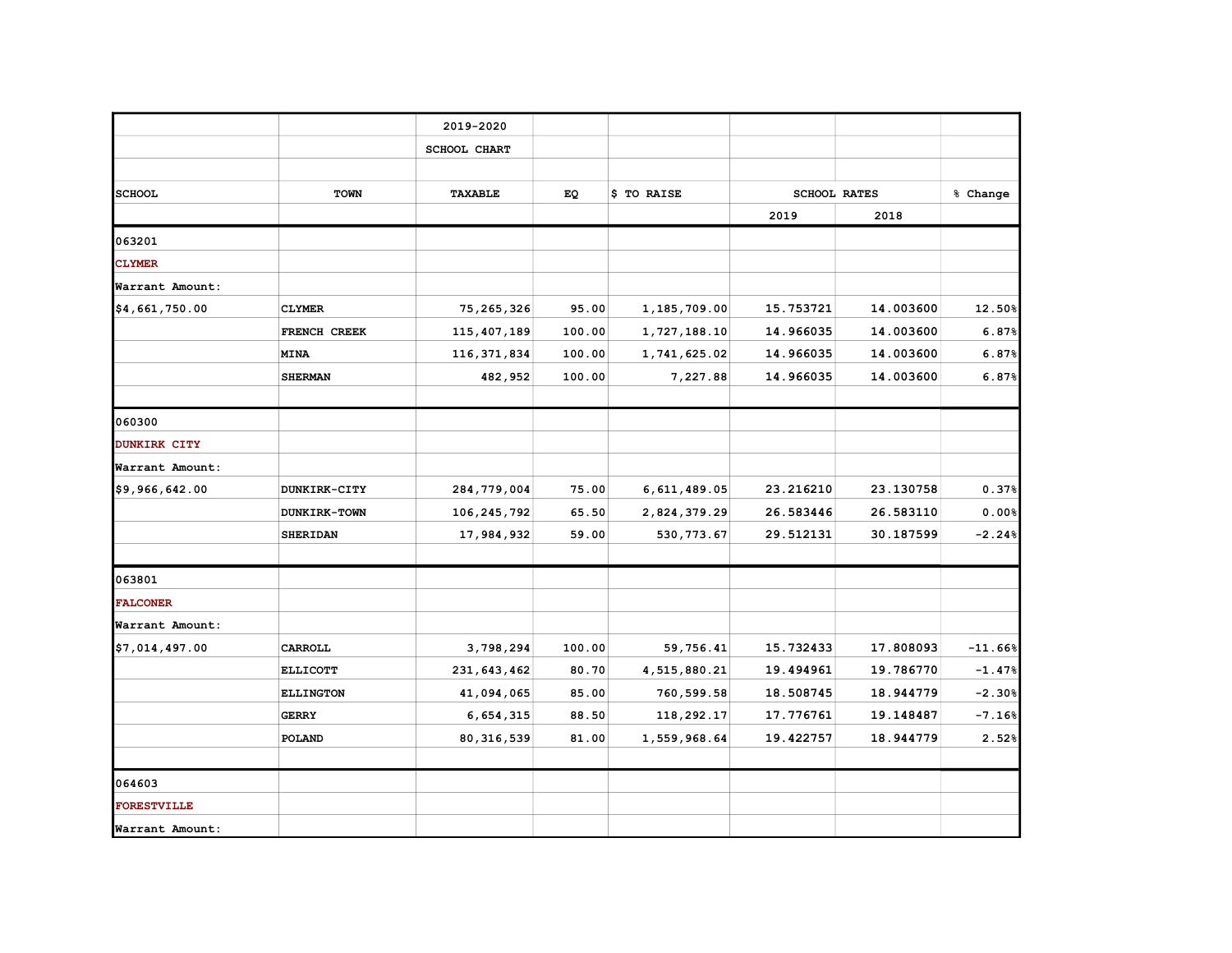|                      |                  | 2019-2020           |       |               |                     |            |          |
|----------------------|------------------|---------------------|-------|---------------|---------------------|------------|----------|
|                      |                  | <b>SCHOOL CHART</b> |       |               |                     |            |          |
|                      |                  |                     |       |               |                     |            |          |
| <b>SCHOOL</b>        | <b>TOWN</b>      | <b>TAXABLE</b>      | EQ    | \$ TO RAISE   | <b>SCHOOL RATES</b> |            | % Change |
|                      |                  |                     |       |               | 2019                | 2018       |          |
| \$3,969,051.00       | <b>ARKWRIGHT</b> | 19,120,755          | 48.00 | 690,562.98    | 36.115884           | 34.767576  | 3.88%    |
| (Including Catt. Co) | <b>HANOVER</b>   | 92,450,535          | 86.00 | 1,862,802.42  | 20.157703           | 19.809433  | 1.76%    |
|                      | <b>SHERIDAN</b>  | 27,591,199          | 59.00 | 810,696.05    | 29.382414           | 28.874767  | 1.76%    |
|                      | VILLENOVA        | 13, 125, 520        | 52.50 | 433, 407. 78  | 33.020237           | 32.449738  | 1.76%    |
| 065801               |                  |                     |       |               |                     |            |          |
| <b>FREDONIA</b>      |                  |                     |       |               |                     |            |          |
| Warrant Amount:      |                  |                     |       |               |                     |            |          |
| \$16,059,354.00      | <b>ARKWRIGHT</b> | 6,832,297           | 48.00 | 296,832.12    | 43.445440           | 44.808660  | $-3.04%$ |
|                      | DUNKIRK-TOWN     | 590,757             | 65.50 | 18,808.45     | 31.837880           | 32.770510  | $-2.85%$ |
|                      | <b>POMFRET</b>   | 114, 161, 429       | 17.00 | 14,004,121.28 | 122.669460          | 123.697140 | $-0.83%$ |
|                      | PORTLAND         | 16,266,531          | 55.00 | 616,762.05    | 37.916020           | 39.920440  | $-5.02%$ |
|                      | <b>SHERIDAN</b>  | 31, 767, 327        | 59.00 | 1,122,830.11  | 35.345440           | 37.213970  | $-5.02%$ |
|                      |                  |                     |       |               |                     |            |          |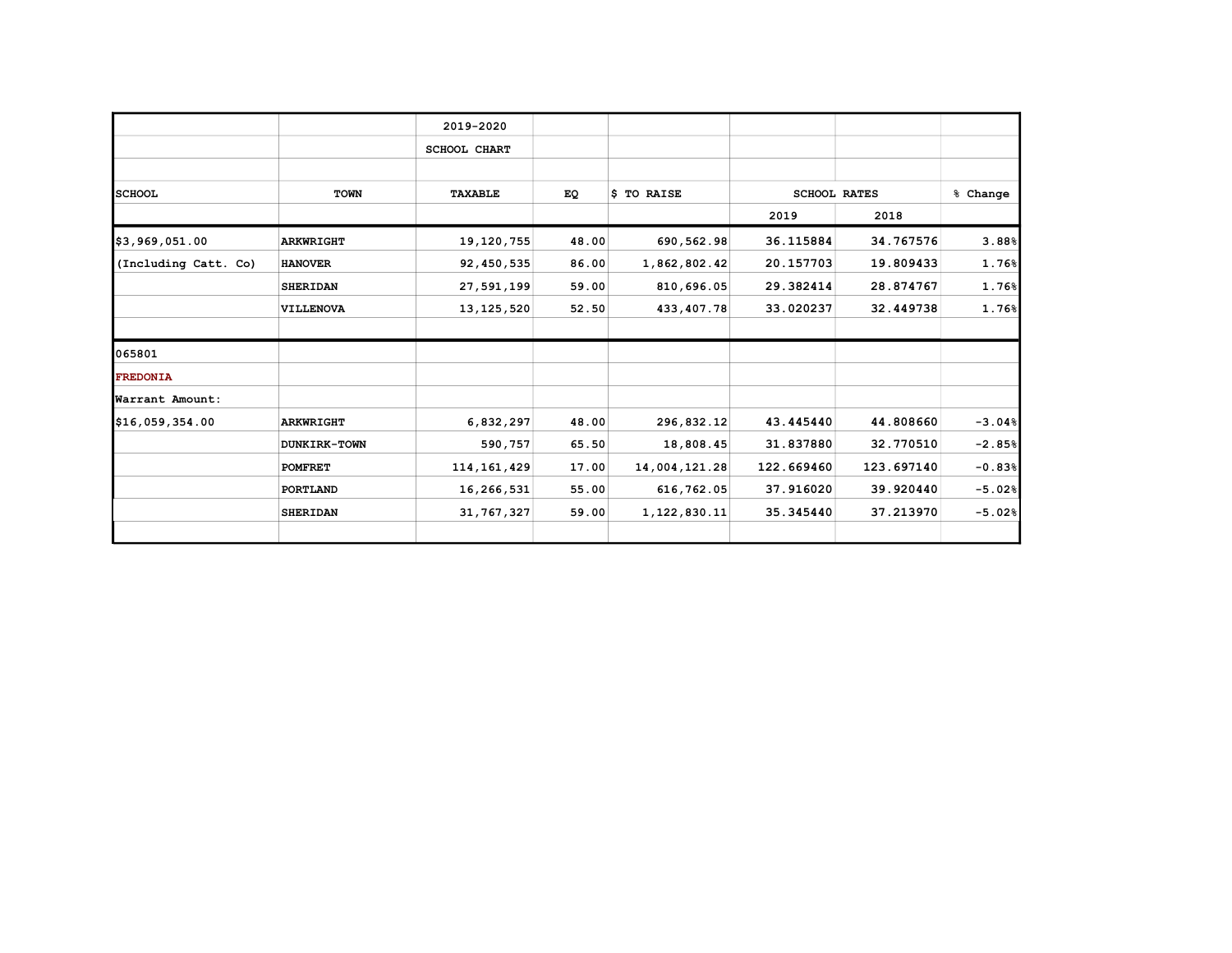|                      |                  | 2019-2020           |        |               |           |                     |          |
|----------------------|------------------|---------------------|--------|---------------|-----------|---------------------|----------|
|                      |                  | <b>SCHOOL CHART</b> |        |               |           |                     |          |
|                      |                  |                     |        |               |           |                     |          |
| <b>SCHOOL</b>        | <b>TOWN</b>      | <b>TAXABLE</b>      | EQ     | \$ TO RAISE   |           | <b>SCHOOL RATES</b> | % Change |
|                      |                  |                     |        |               | 2019      | 2018                |          |
| 062401               |                  |                     |        |               |           |                     |          |
| <b>FREWSBURG</b>     |                  |                     |        |               |           |                     |          |
| Warrant Amount:      |                  |                     |        |               |           |                     |          |
| \$5,543,902.00       | <b>BUSTI</b>     | 14,493,633          | 98.60  | 368,493.00    | 25.424467 | 24.791926           | 2.55%    |
| (Including Catt. Co) | CARROLL          | 137, 130, 801       | 100.00 | 3,437,742.00  | 25.069073 | 24.792469           | 1.12%    |
|                      | <b>KIANTONE</b>  | 46,599,126          | 100.00 | 1,168,171.00  | 25.068525 | 24.791926           | 1.12%    |
|                      | POLAND           | 12,081,821          | 81.00  | 373,918.00    | 30.948796 | 26.374389           | 17.34%   |
|                      |                  |                     |        |               |           |                     |          |
| 047201               |                  |                     |        |               |           |                     |          |
| <b>GOWANDA</b>       |                  |                     |        |               |           |                     |          |
| Warrant Amount:      |                  |                     |        |               |           |                     |          |
| \$1,776.79           | <b>HANOVER</b>   | 90,701              | 86.00  | 176.79        | 19.589525 | 19.697363           | $-0.55%$ |
| 060800               |                  |                     |        |               |           |                     |          |
| <b>JAMESTOWN</b>     |                  |                     |        |               |           |                     |          |
| Warrant Amount:      | <b>JAMESTOWN</b> | 676, 233, 703       | 98.60  | 13,050,299.43 | 19.298505 | 19.562389           | $-1.35%$ |
| \$14,641,567.00      | <b>KIANTONE</b>  | 39,758,908          | 100.00 | 756,545.46    | 19.028326 | 20.593872           | $-7.60%$ |
|                      | <b>BUSTI</b>     | 27,546,971          | 98.60  | 531, 615.35   | 19.298505 | 19.564179           | $-1.36%$ |
|                      | <b>ELLICOTT</b>  | 12,815,487          | 80.70  | 302, 177.52   | 23.579090 | 19.963448           | 18.11%   |
|                      | CARROLL          | 48,834              | 100.00 | 929.23        | 19.028326 | 19.564179           | $-2.74%$ |
| 064801               |                  |                     |        |               |           |                     |          |
| <b>PANAMA</b>        |                  |                     |        |               |           |                     |          |
| Warrant Amount:      |                  |                     |        |               |           |                     |          |
| \$3,464,980.00       | <b>BUSTI</b>     | 27, 333, 248        | 98.60  | 472,978.82    | 17.304157 | 17.587803           | $-1.61%$ |
|                      | <b>HARMONY</b>   | 97, 347, 743        | 100.00 | 1,660,937.37  | 17.061899 | 17.587803           | $-2.99%$ |
|                      | NORTH HARMONY    | 71,546,199          | 93.75  | 1,302,094.96  | 18.199359 | 17.801420           | 2.24%    |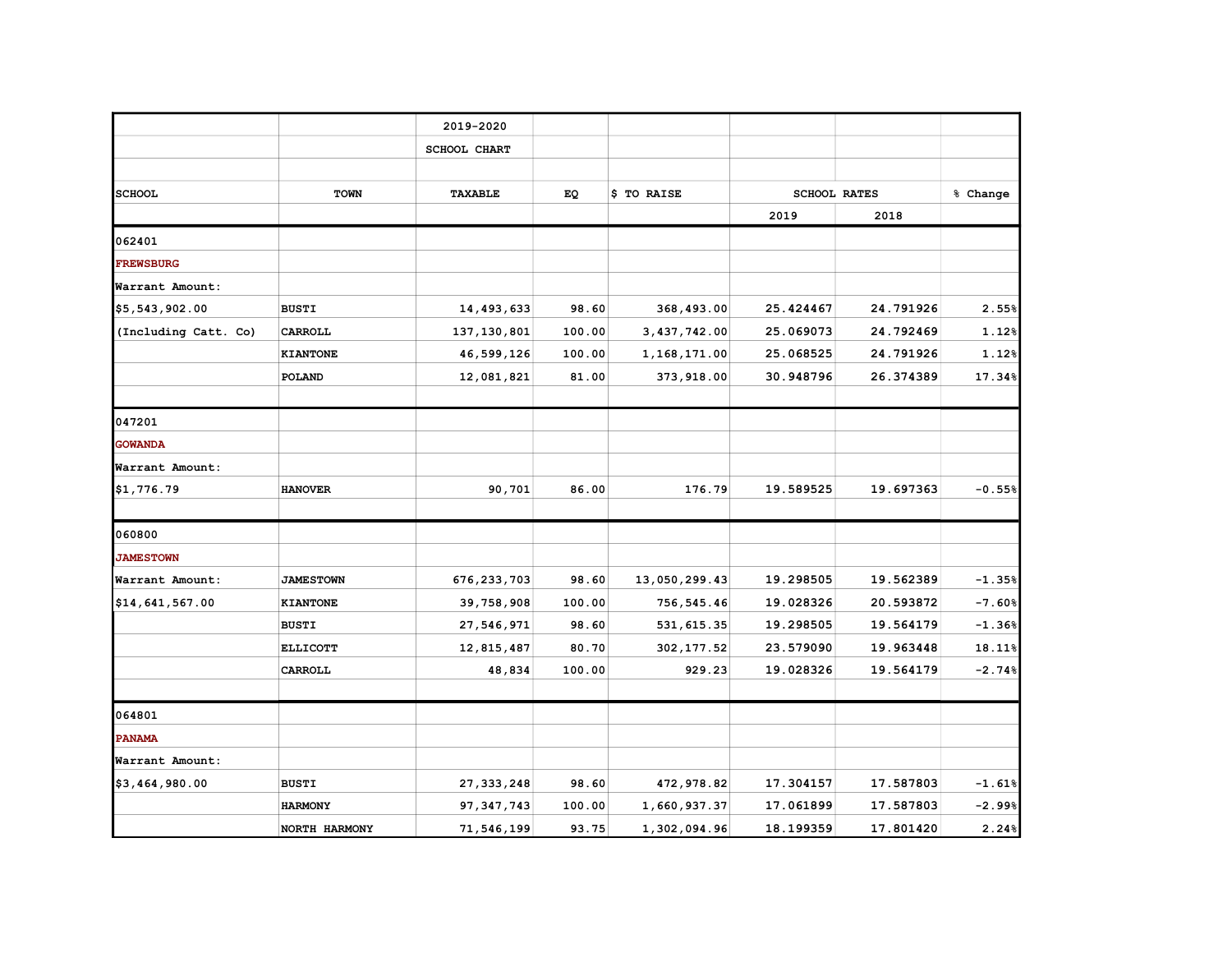|                                  |                  | 2019-2020           |        |             |           |                     |          |
|----------------------------------|------------------|---------------------|--------|-------------|-----------|---------------------|----------|
|                                  |                  |                     |        |             |           |                     |          |
|                                  |                  | <b>SCHOOL CHART</b> |        |             |           |                     |          |
|                                  |                  |                     |        |             |           |                     |          |
| <b>SCHOOL</b>                    | <b>TOWN</b>      | TAXABLE             | EQ     | \$ TO RAISE |           | <b>SCHOOL RATES</b> | % Change |
|                                  |                  |                     |        |             | 2019      | 2018                |          |
|                                  | <b>SHERMAN</b>   | 1,697,868           | 100.00 | 28,968.85   | 17.061898 | 17.587803           | $-2.99%$ |
| 063001                           |                  |                     |        |             |           |                     |          |
| PINE VALLEY                      |                  |                     |        |             |           |                     |          |
| Warrant Amount:                  |                  |                     |        |             |           |                     |          |
| \$2,005,009.40                   | <b>ARKWRIGHT</b> | 1,570,143           | 49.00  | 53,200.60   | 33.882647 | 34.051518           | $-0.50%$ |
| (Not Including Catt. CoCHARLOTTE |                  | 1,556,148           | 93.00  | 27,780.58   | 17.852147 | 17.941122           | $-0.50%$ |
|                                  | CHERRY CREEK     | 50, 411, 576        | 88.70  | 943,582.92  | 18.717584 | 18.810872           | $-0.50%$ |
|                                  | <b>ELLINGTON</b> | 11,257,578          | 94.00  | 198,833.94  | 17.662231 | 17.750259           | $-0.50%$ |
|                                  | <b>VILLENOVA</b> | 24, 715, 918        | 52.50  | 781,611.35  | 31.623804 | 31.781417           | $-0.50%$ |
| 047601                           |                  |                     |        |             |           |                     |          |
| <b>RANDOLPH</b>                  |                  |                     |        |             |           |                     |          |
| Warrant Amount:                  |                  |                     |        |             |           |                     |          |
| \$4,610,514.00                   | <b>ELLINGTON</b> | 3,710,415           | 85.00  | 43,950.30   | 11.845116 | 10.594337           | 11.81%   |
| (Including Catt. Co)             | POLAND           | 4,948,823           | 81.00  | 615, 414.17 | 12.430060 | 10.375897           | 19.80%   |
|                                  |                  |                     |        |             |           |                     |          |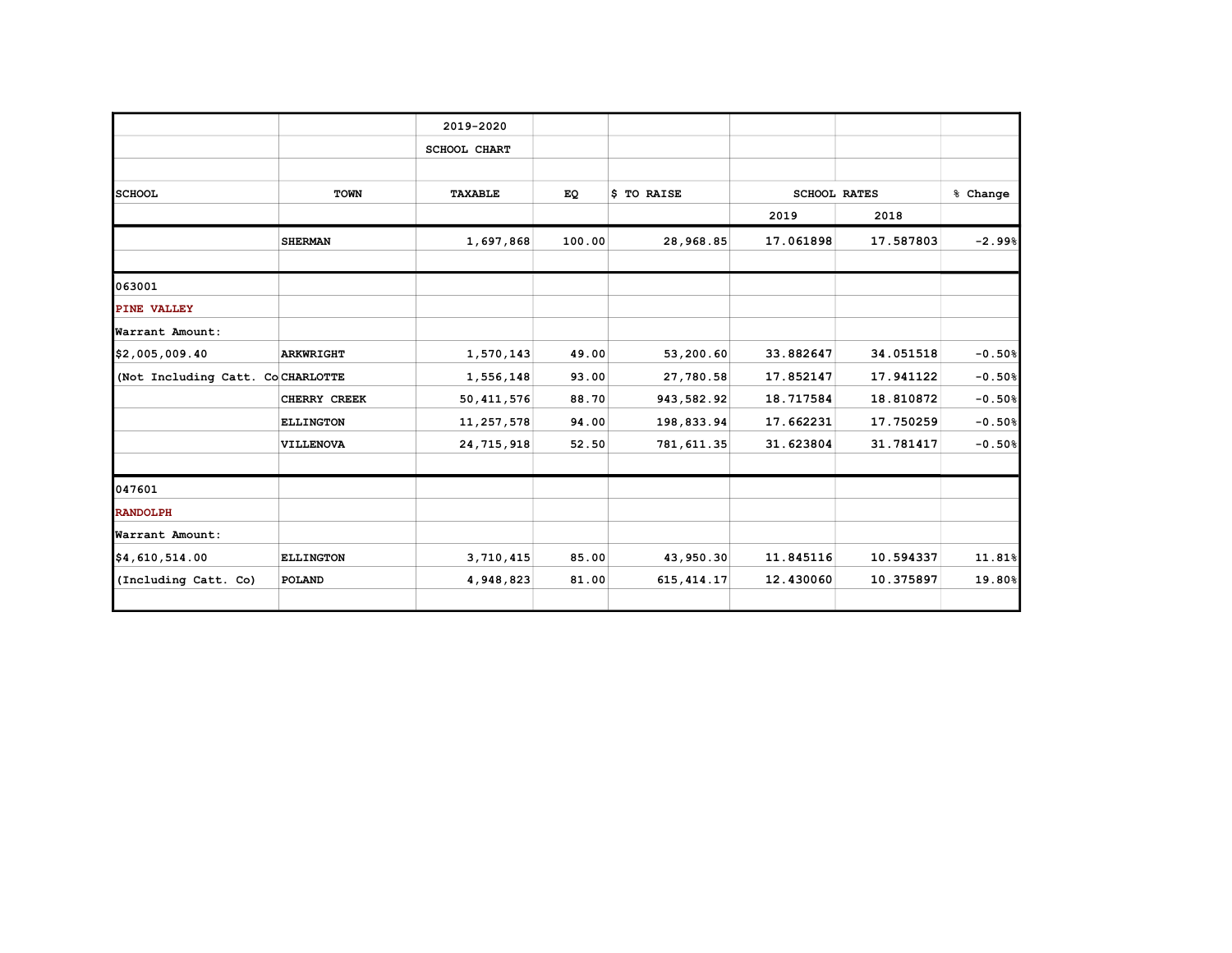|                     |                   | 2019-2020           |        |                 |           |                     |          |
|---------------------|-------------------|---------------------|--------|-----------------|-----------|---------------------|----------|
|                     |                   |                     |        |                 |           |                     |          |
|                     |                   | <b>SCHOOL CHART</b> |        |                 |           |                     |          |
|                     |                   |                     |        |                 |           |                     |          |
| <b>SCHOOL</b>       | <b>TOWN</b>       | TAXABLE             | EQ     | \$ TO RAISE     |           | <b>SCHOOL RATES</b> | % Change |
|                     |                   |                     |        |                 | 2019      | 2018                |          |
| 066201              |                   |                     |        |                 |           |                     |          |
| <b>RIPLEY</b>       |                   |                     |        |                 |           |                     |          |
| Warrant Amount:     |                   |                     |        |                 |           |                     |          |
| \$1,863,023.00      | <b>RIPLEY</b>     | 85, 474, 559        | 100.00 | 1,863,023.00    | 21.796228 | 21.797739           | $-0.01%$ |
| 066601              |                   |                     |        |                 |           |                     |          |
| <b>SHERMAN</b>      |                   |                     |        |                 |           |                     |          |
| Warrant Amount:     |                   |                     |        |                 |           |                     |          |
| \$2,655,011.00      | <b>CHAUTAUQUA</b> | 14, 110, 871        | 98.35  | 234, 231.00     | 16.599337 | 16.281036           | 1.96%    |
|                     | <b>CLYMER</b>     | 769,043             | 95.00  | 13,216.00       | 17.184683 | 16.281686           | 5.55%    |
|                     | FRENCH CREEK      | 4,964,146           | 100.00 | 81,042.00       | 16.325447 | 16.281109           | 0.27%    |
|                     | <b>MINA</b>       | 34, 611, 181        | 100.00 | 565,043.00      | 16.325447 | 16.281039           | 0.27%    |
|                     | NORTH HARMONY     | 3,015,856           | 93.75  | 52,518.00       | 17.413809 | 16.478911           | 5.67%    |
|                     | <b>RIPLEY</b>     | 21, 717, 759        | 100.00 | 354,552.00      | 16.325447 | 16.281030           | 0.27%    |
|                     | <b>SHERMAN</b>    | 69,563,901          | 100.00 | 1,135,662.00    | 16.325447 | 16.281047           | 0.27%    |
|                     | WESTFIELD         | 10, 183, 386        | 76.00  | 218,748.00      | 21.480851 | 21.422327           | 0.27%    |
|                     |                   |                     |        |                 |           |                     |          |
| 064601              |                   |                     |        |                 |           |                     |          |
| <b>SILVER CREEK</b> |                   |                     |        |                 |           |                     |          |
| Warrant Amount:     | <b>HANOVER</b>    | 259,780,268         | 86.00  | 5,089,122.41    | 19.590104 | 19.249904           | 1.77%    |
| \$6,309,565.00      | <b>SHERIDAN</b>   | 42,574,291          | 59.00  | 1,215,711.88    | 28.555070 | 28.059184           | 1.77%    |
| (Including Erie Co) |                   |                     |        |                 |           |                     |          |
| 062201              |                   |                     |        |                 |           |                     |          |
| <b>SOUTHWESTERN</b> |                   |                     |        |                 |           |                     |          |
| Warrant Amount:     | <b>BUSTI</b>      | 456, 377, 114       | 98.60  | 8,787,256.32    | 19.254375 | 19.553832           | $-1.53%$ |
| \$13,230,878.00     | <b>ELLICOTT</b>   | 177, 935, 661       | 80.70  | 4, 185, 961. 14 | 23.525139 | 21.726443           | 8.28%    |